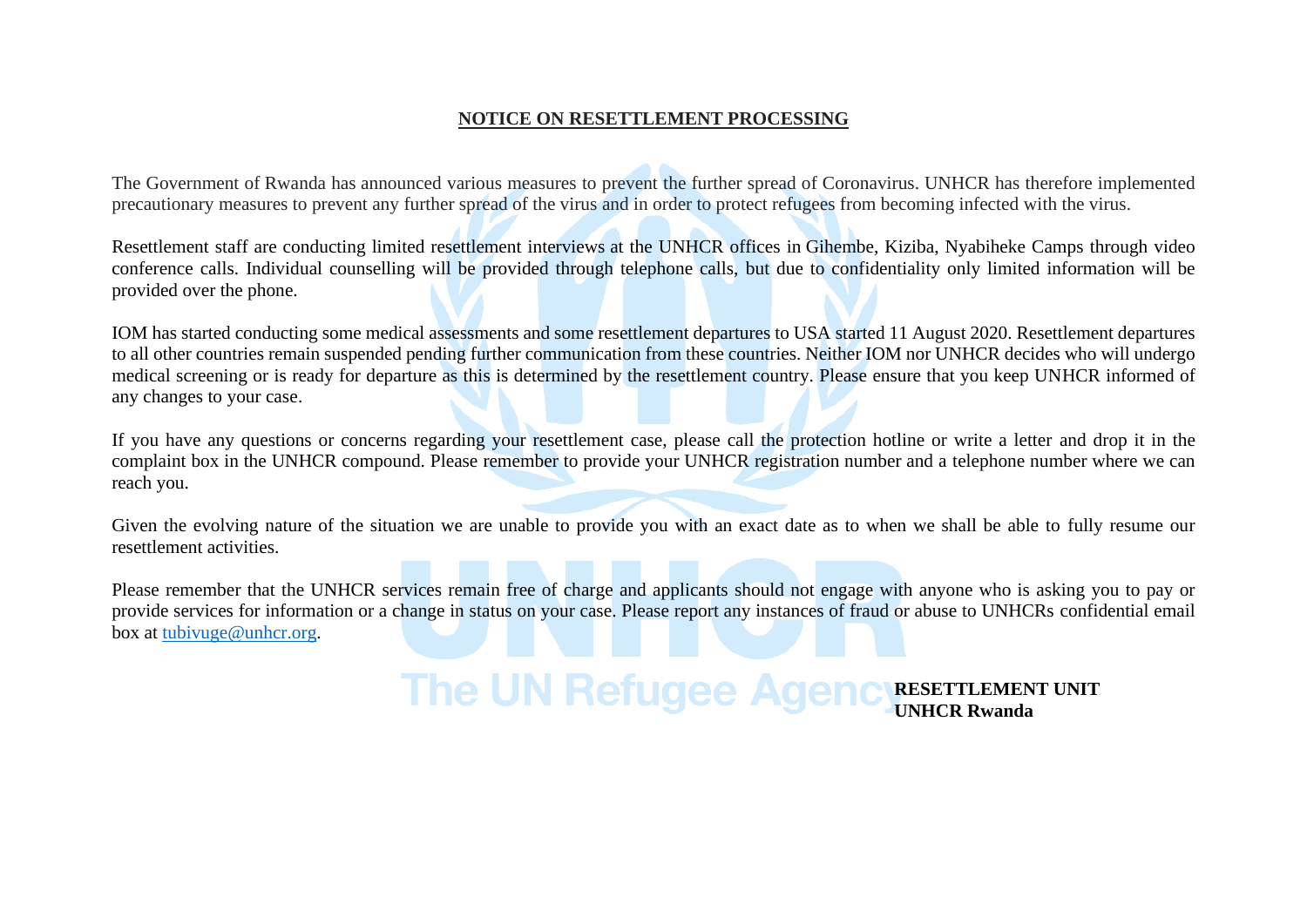## **ANNONCE SUR LES ACTIVITES DE LA REINSTALLATION**

Le Gouvernement du Rwanda a annoncé des différentes mesures de prévention pour éviter la propagation du Coronavirus. Par conséquent, le HCR a pris des mesures de précautions pour éviter la propagation et protéger les refugies contre l'infection du virus.

Le personnel chargé de la réinstallation mène des entretiens de réinstallation limités dans les bureaux du HCR au camp de Gihembe, Kiziba, Nyabiheke par voie des appels vidéoconférences. Les séances individuelles de soutien seront prestées par appel téléphonique, mais en raison de maintenir la confidentialité, l'information passée par téléphone sera limitée.

L'OIM a commencé à effectuer quelques évaluations médicales et les départs de réinstallations aux États-Unis ont débuté à partir du 11 août 2020. Les départs vers les autres pays de réinstallation restent suspendus jusqu'à nouvelle ordre. Ni l'OIM ni le HCR ne décident qui va subir un examen médical ou qui est prêt à partir, car cela est déterminé par le pays de réinstallation. Veuillez vous assurer que vous tenez le HCR informé de tout changement de votre dossier.

Au cas où vous avez des questions ou des soucis concernant votre dossier de réinstallation, veuillez appeler la hotline de protection ou écrire une lettre et la déposer dans la boite à lettres qui se trouve à l'enceinte du HCR. Veuillez ne pas oublier de mentionner votre numéro d'enregistrement du HCR et votre numéro joignable.

Étant donné la nature évolutive de la situation, nous ne sommes pas en mesure de vous fournir une date exacte Quant au période où nous pourrons reprendre pleinement nos activités de réinstallation.

Veuillez noter que les services du HCR restent gratuits et les candidats à la réinstallation ne doivent pas s'engager avec quiconque qui leur demande de payer ou de donner des services quelconques en vue d'obtenir des informations ou le changement du statut de votre dossier. Veuillez dénoncer tout cas de fraude ou d'exploitation à l'adresse électronique confidentielle du HCR [tubivuge@unhcr.org.](mailto:tubivuge@unhcr.org)

# **The UN Refugee Agency INTEDE RÉINSTALLATION**

 **UNHCR Rwanda**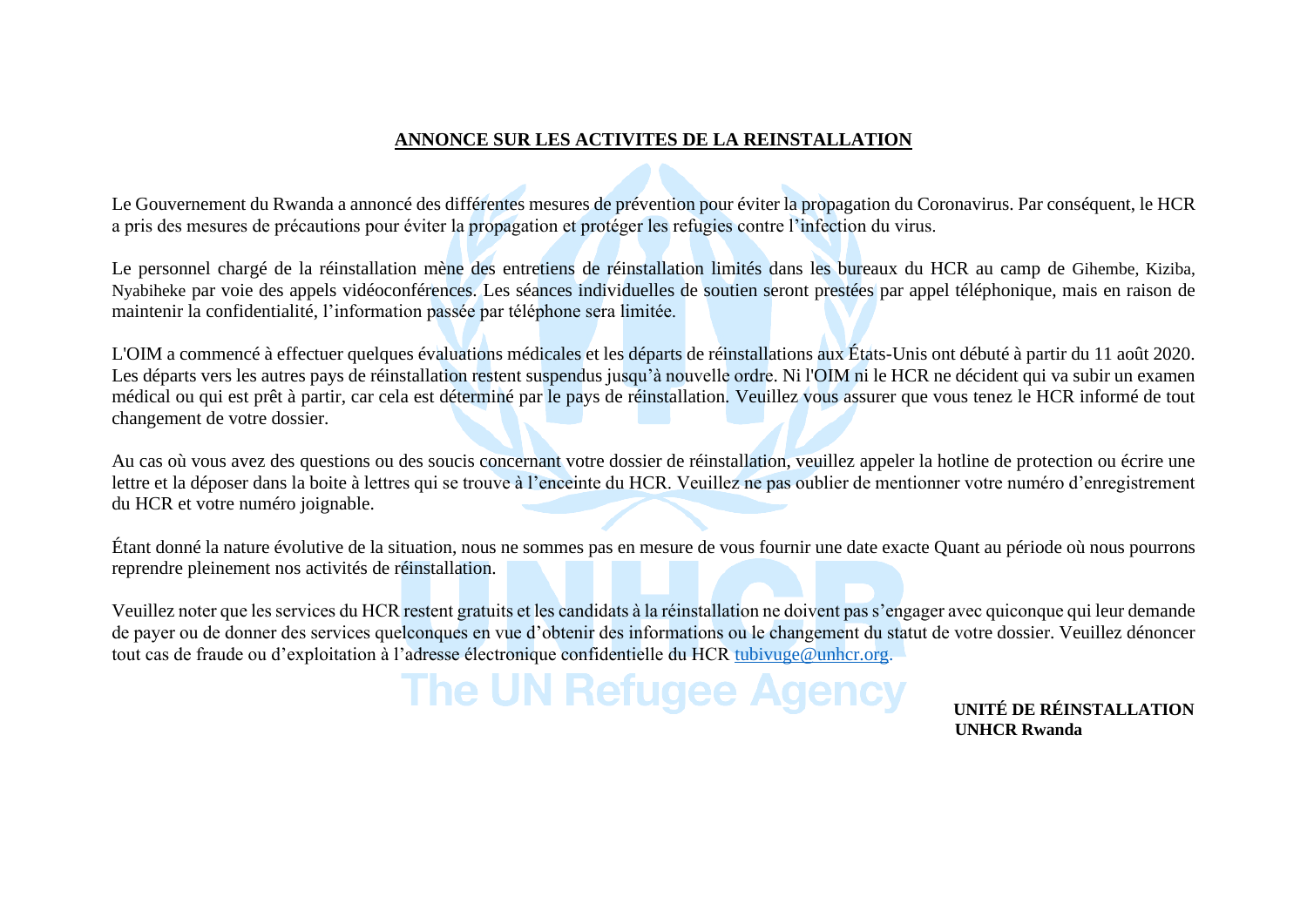### **ITANGAZO KU BIKORWA BIJYANYE NO GUTUZA IMPUNZI MU MAHANGA**

Guverinoma y'u Rwanda yatangaje ingamba zitandukanye zijyanye no gukumira ikwirakwizwa rishya rya koronavirusi. Bityo, HCR yashyize mu bikorwa ingamba zo gukumira ikwirakwizwa ry'iyo virusi kugirango irinde impunzi kuyandura.

Abakozi bakora mu ishami ryo gutuza impunzi mu mahanga bari gukora amabazwa (interviews) make aho HCR ikorera mu nkambi ya Gihembe, Kiziba, na Nyabiheke hifashijwe uburyo bw'ikoranabuhanga aho ubazwa n'ubazwa bavugana barebana kuri mudasobwa. Ubujyanama buzajya bukorerwa kuri telefone, ariko kubera ko hari amakuru y'ibanga atavugirwa kuri telefone, hazajya hatangwa amakuru make.

IOM yasubukuye gukora amasuzuma yo kwa muganga, ndetse na zimwe mu ngendo kubazajya gutuzwa muri Amerika ibi bikaba byaratangiye tariki ya 11 Nyakanga 2020. Ingendo zo kujyagutuzwa mu bindi bihugu ziracyasubitswe kugeza igihe andi mabwiriza azatangirwa. Si IOM cyangwa HCR ifata umwanzuro w'uzajya gusuzumwa kwa muganga kuko uwo mwanzuro ufatwa n'igihugu cyakiriye dosiye. Murasabwa kumenyesha HCR impinduka izo arizo zose zibaye ku bagize umuryango wanyu.

Uramutse ufite ikibazo ku bijyanye na dosiye yawe, wahamagara umurongo utangirwaho ubufasha wa protection cyangwa ukatwandikira ibaruwa ukayishyira mu gasanduku k'ibitekerezo kari aho HCR ikorera. Ibuka kwandika nimero y' igifomu na nimero ya telepfone twaguhamagaraho.

Tuzasubukura gahunda zisanzwe zo gutuza impunzi mu mahanga igihe ibintu bizaba byasubiye mu buryo. Kubera intera ikibazo gihari kigenda gifata umunsi ku munsi, ntituzi neza umunsi nyirizina ibikorwa by' ishami rishinzwe gutuza impunzi mu mahanga bizasubukurirwa.

Turabibutsa ko serivisi za UNHCR ari ubuntu, ntawemerewe gushyikirana n'umuntu umusaba kwishyura cyangwa amusaba ngo amukorere indi serivisi kugirango amuhe amakuru ajyanye na dosiye ye. Murasabwa gutanga amakuru ku bijyanye n'uburiganya ubwo aribwo bwose cyangwa ihohoterwa kuri email y'ibanga ya HCR ariyo [tubivuge@unhcr.org.](mailto:tubivuge@unhcr.org)

> **The UN Refugee Ad Ishami Rishinzwe Gutuza Impunzi mu Mahanga Ibiro bya HCR Rwanda**